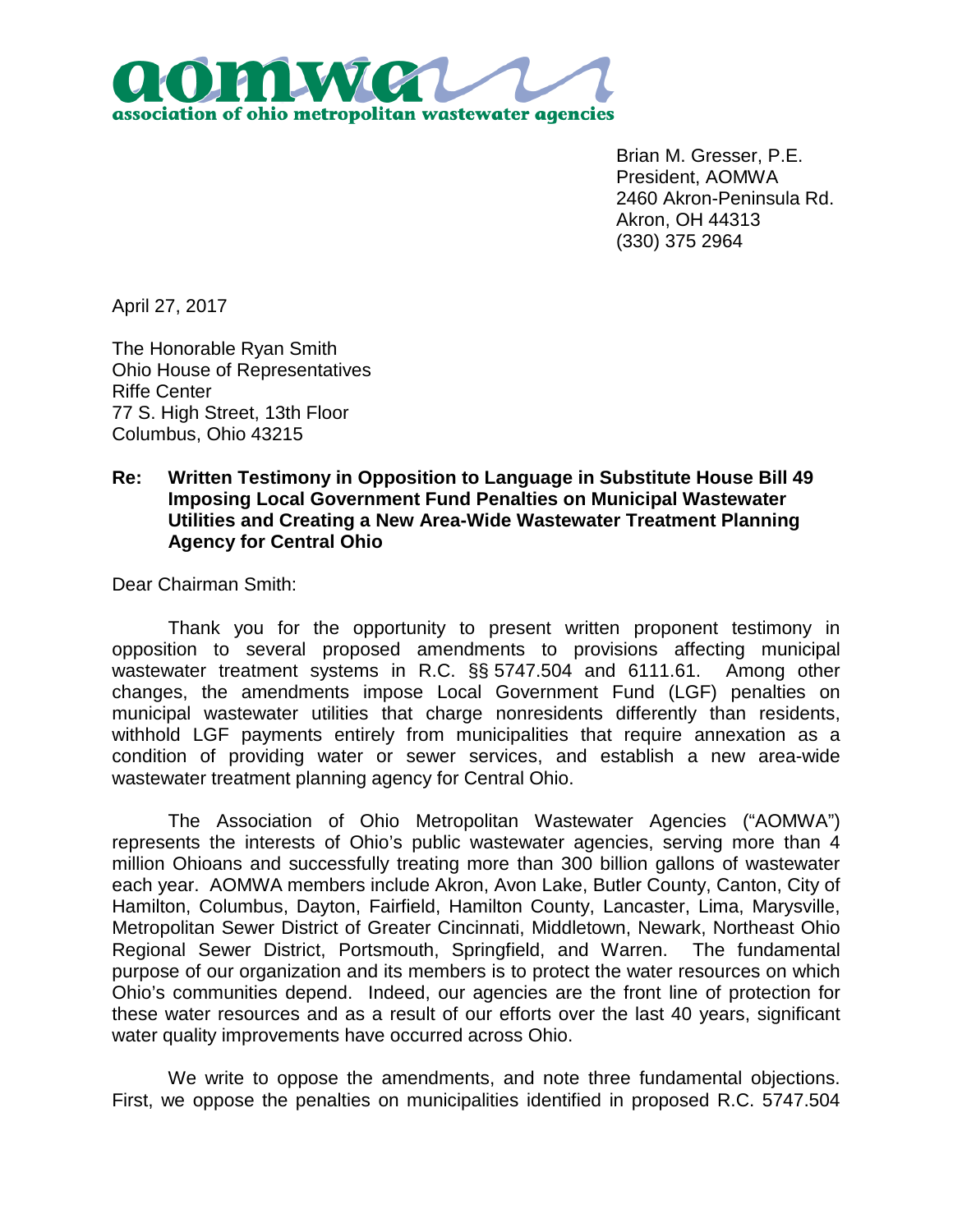because they interfere with sound economic policy. These penalties include a reduction in Local Government Fund payments by 20 percent for charging nonresidents a higher sewer rate than residents and an outright elimination of funding for municipalities that require annexation as a condition of providing water and sewer service, among other actions subject to a penalty.

For decades, Ohio municipalities have charged nonresidents higher rates than residents. This is because, as the City of Columbus has noted, the total cost of service for customers outside of the city limits is typically higher than the total cost of service for customers inside the city limits—in Columbus' case, the cost is currently 1.2 to 1.6 times higher for customers outside the city limits. Furthermore, City residents ultimately own the system, while nonresidents have flexibility to leave the system and contract with a private water and sewer provider. Additionally, municipalities are responsible for securing funding through bonds. If necessary, municipalities would be forced to levy a tax on residents to fulfill its obligations, while nonresidents would not be subject to this tax. Finally, municipalities are responsible for complying with state and federal environmental laws, and bear the burden of compliance with these regulations. Consequently, higher rates for nonresidents reflect the additional risk taken by municipalities in providing these services.

Additionally, by requiring annexation to receive water and sewer services, Ohio municipalities have been able to fund infrastructure to support development both inside and outside of City limits. The policy of conditioning water and sewer service on annexation also allows municipalities to control infrastructure expansion and avoid uncontrolled growth.

Second, Ohio courts have repeatedly recognized municipal utility power under Article XVIII of the Ohio Constitution. *State ex rel. McCann v. Defiance*, 167 Ohio St. 313, 315, (1958). In fact, the Ohio Supreme Court has held that the General Assembly cannot limit the price that can be charged to nonresidents, because to do so would conflict with Article XVIII. *Id*. Additionally, municipalities have sole authority to decide whether to sell its water to nonresidents. *State ex rel. Indian Hill Acres, Inc. v. Kellogg*, 149 Ohio St. 461 (1948), paragraph three of the syllabus ("In the absence of contract, the municipality, in selling and delivering any surplus product to others than the inhabitants thereof, does not become such a public utility as to be bound to serve indiscriminately all who may demand such service, but the municipality may sell and dispose of its surplus products in such quantities and in such manner as the council thereof determines to be in the best interest of the municipality and its inhabitants."). Furthermore, courts have repeatedly rejected constitutional challenges to ordinances that require annexation as a condition to providing service. *Clark v. Greene County Combined Health District*, 108 Ohio St.3d 427, 430 (2006) ("[A] municipality can require annexation agreements in exchange for providing water and sewer services"); *Bakies v. Perrysburg*, 108 Ohio St.3d 361, 365-66 (2006); *Shipman v. Lorain County Bd. of Health*, 64 Ohio App.2d 228, 233 (1979) ("Plaintiffs have not demonstrated either a federal or state constitutional prohibition against the ordinance [requiring annexation prior to use of city utilities]."). Consequently, the amendments to R.C. 5747.504